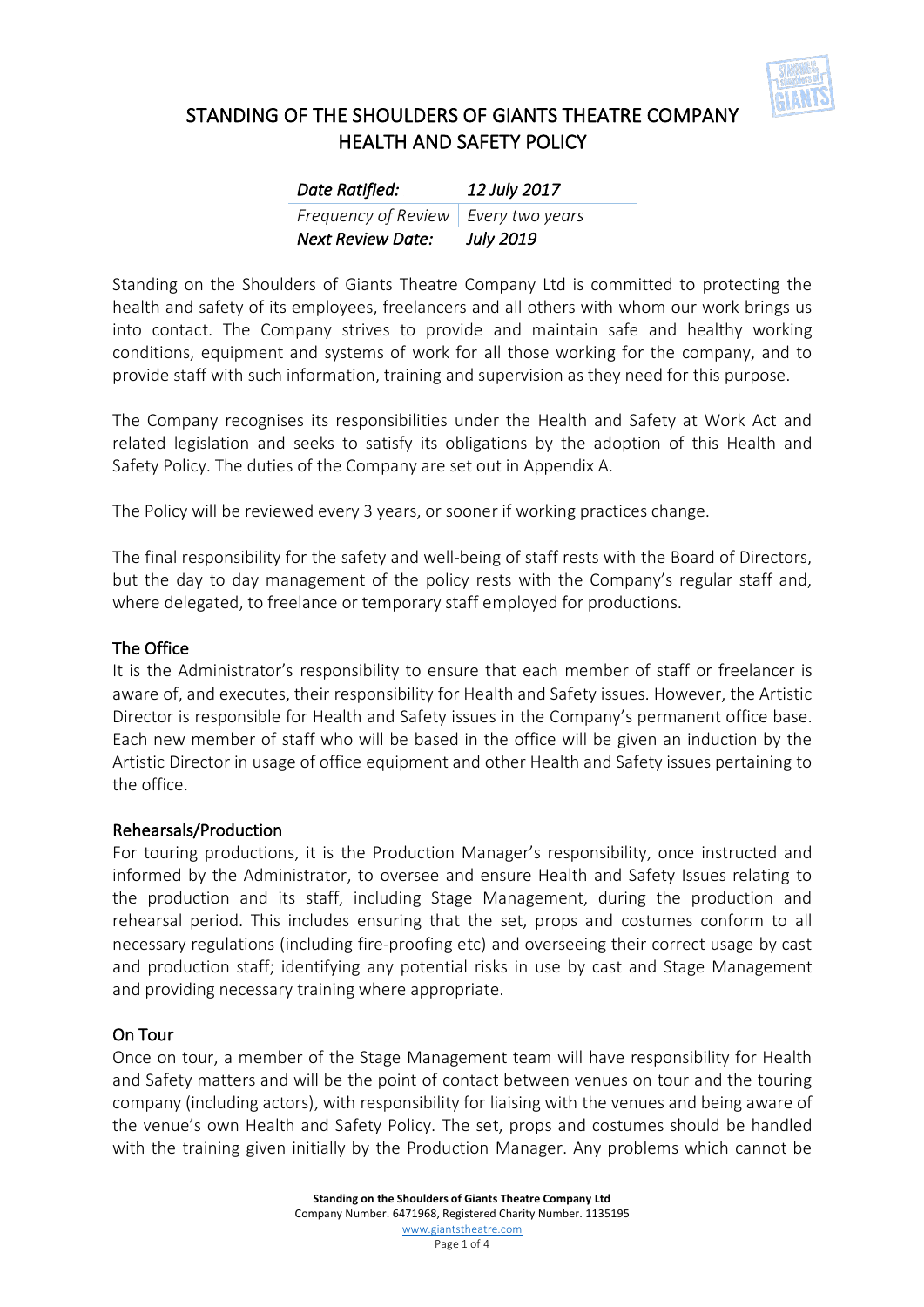

dealt with by the designated Stage Manager should be reported to the Production Manager in the first instance and, ultimately, to the Administrator.

### **Transport**

Full training will be given to each member of the Stage Management team required to drive any transport containing set, costumes, props etc. Training will also be given in the loading/unloading of any transport of set, props and costumes by the Production Manager.

### Accidents

The Company keeps two accident books, one for use on tour, and one for use in the office. All accidents must be logged in the appropriate book and a full account of the circumstances given to the Administrator and Production Manager. It is the Administrator's ultimate responsibility to initiate any action which must be taken as a result of the accident, or to ensure that the appropriate action takes place.

### Responsibilities of each individual staff member

- To take reasonable care for the health and safety of him/herself and others who may be affected by his/her acts or omissions;
- To use protective equipment if provided and follow safety instructions given;
- To co-operate with other staff members and the company in the implementation of health and safety procedures;
- Not to interfere with or misuse anything provided in the interests of health and safety;
- To report any danger, defect, accident or near miss to the general manager;
- To follow given training and procedures for fire; first aid; hazardous substances; security and the use of equipment.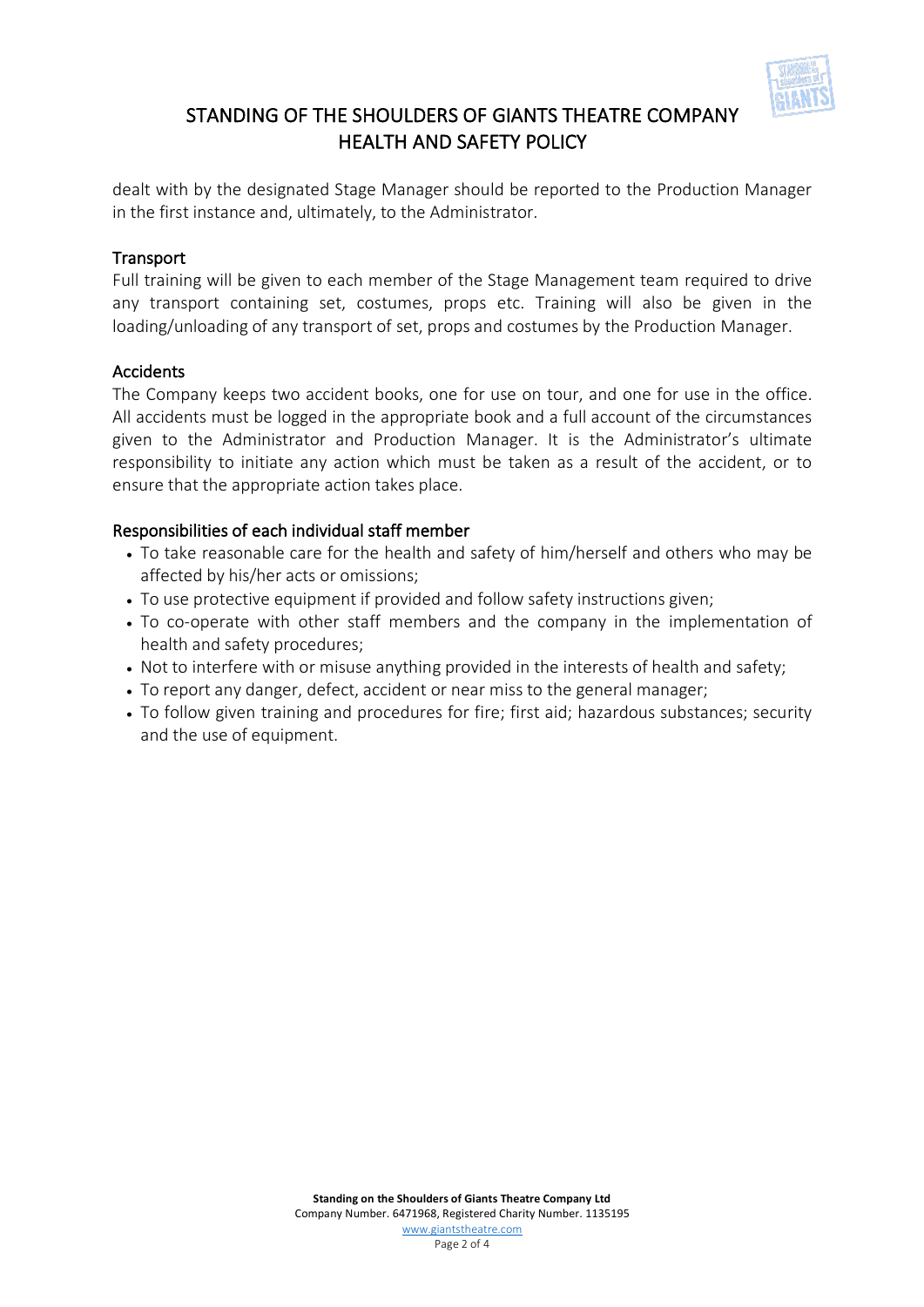

#### APPENDIX A

### Standing on the Shoulders of Giants Theatre Company Ltd Health and Safety Duties

This note summarises the main duties of employers under Health and Safety legislation. It is not intended to provide a comprehensive statement of the law. The duties covered apply to all members who are employers (even if they are not building-based). Self-employed members should note that many of the duties also apply to them.

You are reminded that failure to carry out your health and safety duties could be a criminal offence.

You must do the following:

- Have a written Health and Safety policy if you employ five or more people. This must:
	- State your general policy on health and safety;
	- Describe the organisation for carrying out your policy, e.g. set out which individuals (e.g. General Manager, Production Manager, etc.) are responsible for implementation of the policy in specific areas of your business;
	- Describe the arrangements for carrying out your policy, e.g. arrangements for identifying and avoiding hazards; dealing with injury, fire and other emergencies; the consultation, instruction, training, and supervision of employees; first aid and the monitoring of implementation of the policy. The constitution and terms of reference of any safety committee should be included if applicable;
	- Be brought to the notice of all your employees;
	- Be revised whenever appropriate, and every revision must be brought to your employees' attention;
	- Carry out risk assessments, i.e. assess the risks in your workplace to employees and nonemployees. This involves looking for hazards, deciding who might be harmed and how, and evaluating the risks and deciding whether existing precautions are adequate or whether more should be done. If you have five or more employees you must record significant findings. All employers must review their assessment and revise it if necessary;
	- In addition to the requirement to carry out 'general' risk assessments above, carry out where appropriate specific risk assessments, e.g. under the COSHH (control of substances hazardous to health) regulations 1999 you must assess risks relating to certain hazardous substances frequently found in wardrobe departments.

You or your employees may need to obtain training, instruction or guidance from specialist organisations when carrying out risk assessments;

- Notify the relevant Health and Safety Enforcement authority, i.e. your local authority or local branch of the HSE when you occupy premises. (local authorities usually have responsibility for theatres); display your current employer's liability (compulsory insurance) certificate (available from your insurer or insurance broker);
- Of the display a copy statutory 'Health & Safety Law what you should know' poster or distribute the approved leaflet to each employee;